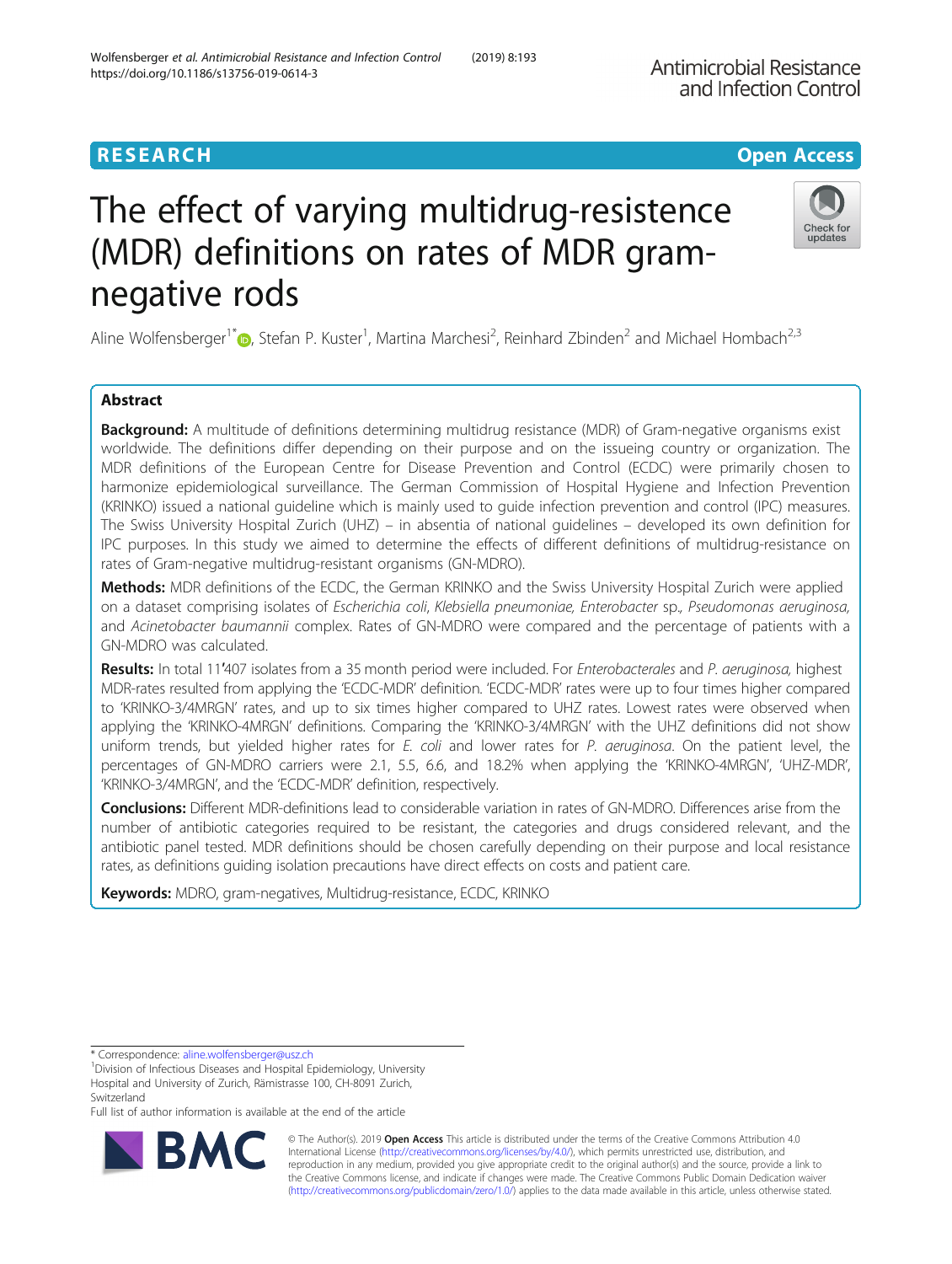# Background

The number of gram-negative bacteria that are resistant to multiple antibiotics is on a constant rise and infections due to these resistant organisms pose an increasing threat to the achievements of modern medicine [[1,](#page-7-0) [2\]](#page-7-0). Besides standard infection prevention precautions, most hospitals apply additional transmission-based precautions to reduce the spread of gram-negative multidrug-resistant organisms (GN-MDRO) from colonized or infected patients to others. Whether or not care for a patient with a GN-MDRO needs additional precautions deserves judgement about the organism's clinical and epidemiological significance [\[3](#page-8-0)], as isolation precautions cause high direct and indirect costs, and were shown to negatively impact several dimensions of patient care  $[4, 5]$  $[4, 5]$  $[4, 5]$  $[4, 5]$  $[4, 5]$ . It is well known that the definitions of multidrug resistance (MDR) are neither harmonized between countries, nor between hospitals in the same country, nor do guidelines on infection prevention and control (IPC) standards for patients with GN-MDRO exist to date [\[6](#page-8-0)–[8\]](#page-8-0).

In Europe, a multitude of definitions for GN-MDRO with varying purposes do exist: The MDR definitions of the European Centre for Disease Prevention and Control (ECDC), published in 2011, were primarily chosen to harmonize epidemiological surveillance data across healthcare settings and countries [\[9](#page-8-0)]. The ECDC criteria define MDR as acquired non-susceptibility to at least one agent in three or more antimicrobial categories. Categories were constructed with the intent of placing antimicrobial agents into therapeutically relevant groups and each category is considered equally relevant.

Germany has a nationwide MDR definition, issued by the national German Commission of Hospital Hygiene and Infection Prevention (KRINKO) in 2012, which is primarily used to guide IPC measures [[10](#page-8-0)]. The German KRINKO defines MDR according to resistance to commonly used agents to treat severe infections (i.e. antipseudomonal penicillins, extended spectrum cephalosporins, carbapenems and quinolones). It grades resistance by severity into multidrug resistance to three and four antibiotic categories. Isolation precautions are recommended for all patients with bacterial species resistant to four antibiotic categories. For patients with species resistant to three antibiotic categories, isolation precautions are warranted for patients on high-risk wards (e.g. hematooncology) with Escherichia coli, Klebsiella sp., Enterobacter sp., Pseudomonas aeruginosa, and Acinetobacter baumanii.

In Switzerland, no national consensus guidelines on MDR definitions exist to date. Therefore, the University Hospital Zurich (UHZ) developed its own definition in 2008. These definitions are based on clinical reasoning, local resistance rates, antibiotic use policies, and international expert proposals  $[11]$  $[11]$ . They are mainly used to guide IPC measures. The UHZ-guidelines define MDR as resistance to agents of three out of five antimicrobial categories including the aminoglycosides. Unlike the ECDC and KRINKO definitions, the UHZ also includes the ESBL-phenotype of Enterobacterales (except Escherichia coli) as MDR. E. coli ESBL is not considered a GN-MDRO following recommendations of the Swiss national center for infection control (Swissnoso) recommending standard precautions for this specific ESBLproducing species [[12\]](#page-8-0).

Differences in MDR definitions do have an impact on percentage of gram-negatives considered MDRO and, if used to guide IPC measures, on patients requiring isolation precautions. The primary aim of this study was to analyze the impact of the ECDC, KRINKO and UHZ definitions on the rate of GN-MDRO and the resulting number of patients characterized as GN-MDRO carriers. To describe the influence of the different MDR definition criteria, we applied the definition criteria of ECDC, KRINKO and UHZ on 11′407 isolates of five common gram-negative species isolated during a 35 month period in patients from the UHZ.

# **Methods**

# Setting

The University Hospital Zurich, Zurich, Switzerland, is an 950-bed tertiary-care teaching hospital covering all medical specialties except paediatrics and orthopaedics. All microbiologic samples are tested in the clinical microbiology laboratory of the Institute of Medical Microbiology, University of Zurich, Zurich, Switzerland. The Institute of Medical Microbiology collects all raw data of disk diffusion antimicrobial susceptibility testing (i.e. inhibition zone diameters) in a dedicated database (Sirweb, i2a, Montpellier, France), allowing re-analysis of the raw data.

# Isolates and patients

Data from gram-negative rods isolated during a 35 month period from 1.1.2013 to 1.12.2015 were analysed. Species analysed comprised Escherichia coli, Klebsiella pneumoniae, Enterobacter sp., Pseudomonas aeruginosa, and Acinetobacter baumannii complex. In order to prevent the exclusion of potential MDR follow-up isolates which arise from selective pressure under therapy, we intentionally included all repeat isolates, neglecting guidelines for analysis and presentation of cumulative antibiograms advising inclusion of first isolates per patient only [[13](#page-8-0)]. We only included isolates with a miminum of the following antibiotics tested (required for the 'UHZ-2008' definitions, see below): piperacillin/tazobactam, ceftriaxone (for Enterobacterales), ceftazidime, cefepime, ertapenem (for *Enterobacterales*), imipenem, meropenem, levofloxacin, ciprofloxacin, amikacin, tobramycin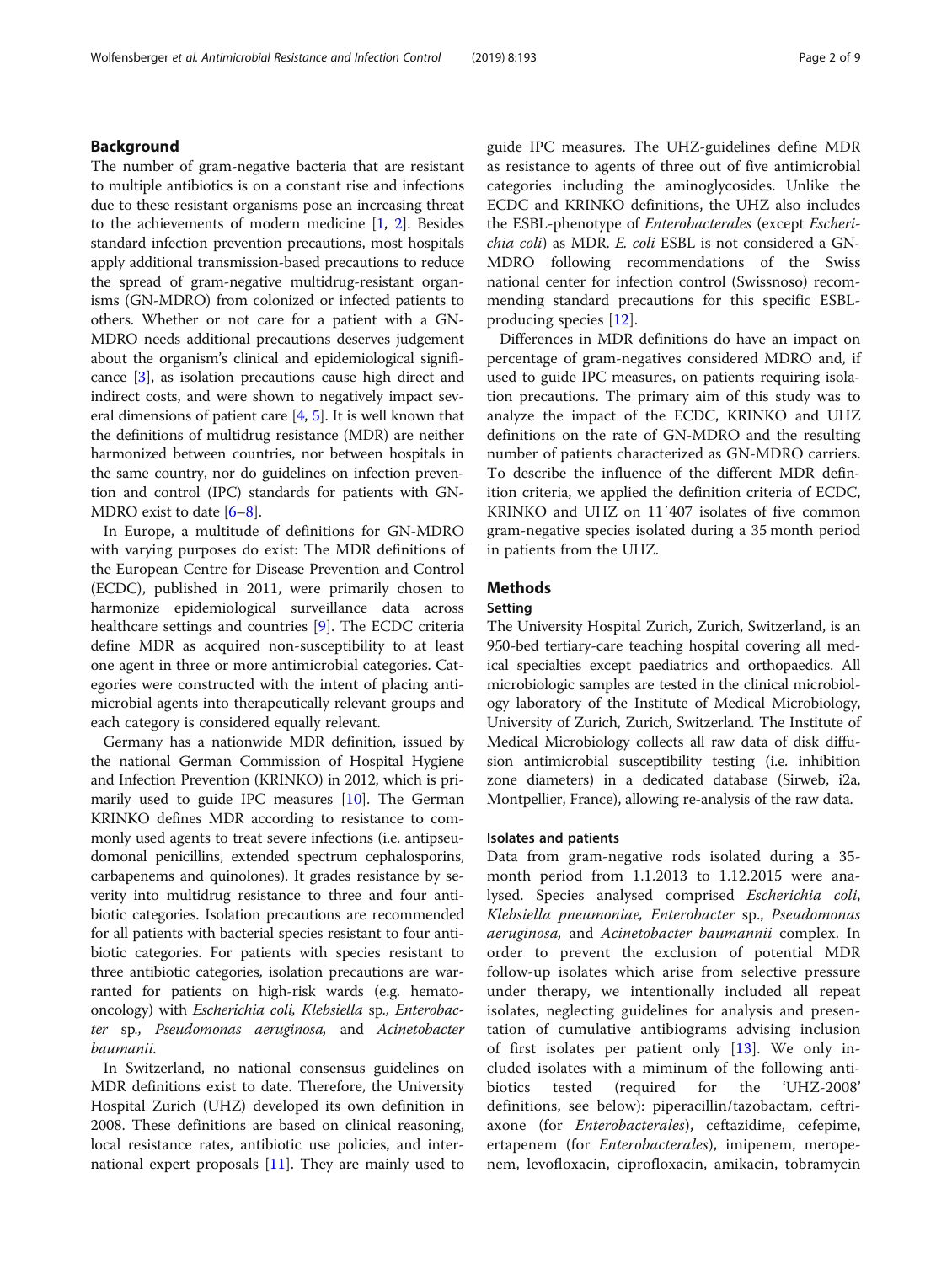and gentamicin. In total, we included 11.407 isolates from 8.454 patients.

To assess the percentage of patients with colonisation or infection with a GN-MDRO, we divided the number of patients with at least one GN-MDRO by the total patient population included in the study.

# Susceptibility testing, detection of resistance mechanisms and species identification

Only data collected during routine diagnostic testing was included in this study. For susceptibility testing, the disc diffusion method according to Kirby-Bauer was used. Antibiotic discs were obtained from i2a (Montpellier, France). Susceptibility testing was done on Mueller-Hinton agar (Becton-Dickinson, Franklin Lakes, NJ, USA) using MacFarland 0.5 from overnight cultures followed by incubation at  $35^{\circ}$ C for 16-18 h. Inhibition zone diameters were determined and recorded in the automated Sirweb/Sirscan system (i2a) and interpreted according to EUCAST 2015 guidelines [[14](#page-8-0)]. When EUCAST provided no interpretation guidelines for the tested antibiotics, CLSI 2015 guidelines were applied [[15\]](#page-8-0): ceftriaxone, cefepime, ceftazidime and piperacillin/ tazobactam for A. baumannii complex, fosfomycin for the Enterobacterales, minocycline and tetracycline for Enterobacterales and A. baumannii complex. Since July 2015 susceptibility to ciprofloxacin and levofloxacin of Enterobacterales was inferred from the susceptibility from norfloxacin. Intermediate susceptibility is interpreted as resistant.

ESBL production was phenotypically detected by using screening cut-off values for cephalosporines, followed by phenotypic confirmation with combination-disk and double-disk synergy tests and, in non-distinctive cases, molecular detection of ESBL genes [\[16,](#page-8-0) [17\]](#page-8-0). Carbapenemase production was phenotypically detected by using screening cut-off values for meropenem, followed by phenotypic confirmation with combination disk tests and molecular detection of carbepenemase genes [[16,](#page-8-0) [18,](#page-8-0) [19](#page-8-0)].

Species identification was performed by matrixassisted laser desorption ionization-time of flight mass spectrometry (MALDI-TOF MS) by the direct transferformic acid method using Bruker Biotyper MALDI-TOF MS System (Bruker corporation) [[20](#page-8-0)].

# MDR-definitions of ECDC, KRINKO and UHZ

The three different MDR definitions per bacterial species are depicted in Tables [1](#page-3-0), [2](#page-4-0) and [3.](#page-5-0)

ECDC definitions, published by Magiorakos et al. in 2011 [\[9](#page-8-0)]: The ECDC definitions define multidrugresistance, 'ECDC-MDR', by non-susceptibility to at least one agent in three or more of 17 antimicrobial categories for Enterobacterales, of eight categories for P. aeruginosa, and of nine categories for A. baumanii.

German KRINKO definitions, published in 2012 [\[10](#page-8-0)]: The definition includes two MDR categories, 'KRINKO-3MRGN' and 'KRINKO-4MRGN' (MRGN = "Multiresistente gramnegative Stäbchen", English: "multiresistant gram-negative rods"). Antibiotics and/or drug categories that are considered relevant for the MDR-definition are i) piperacillin, ii) cephalosporins (cefotaxime (or cefepime for P.aeruginosa), ceftazidime) iii) ciprofloxacin, and iv) carbapenems (meropenem and imipenem). 'KRINKO-3MRGN' and 'KRINKO-4MRGN' is defined by resistance to three and four categories, respectively. Carbapenemase production automatically defines 'KRINKO-4MRGN'. Other genotypic or phenotypic test results are not considered relevant. As bacteria of both MDR categories trigger isolation precautions, we created the category KRINKO-3/4MRGN comprising species of KRINKO-3MRGN and KRINKO-4MRGN.

UHZ-definitions, developed in 2008: The UHZdefinitions classify bacteria to 'UHZ-MDR' by nonsusceptibility to one or several agents of at least three out of five drug categories. In addition, ESBL producing bacteria (except E. coli) and carbapenamase producing bacteria are always classified as 'UHZ-MDR', irrespective of the reported susceptibilities.

## Adaptions due to local antibiotic panel

As the Institute of Medical Microbiology of the University of Zurich tested piperacillin/tazobactam but not piperacillin alone (which is required in the KRINKO definitions), piperacillin resistance of Enterobacterales and A. baumanii complex was inferred from resistance to cefotaxime or ceftazidime as it is advised from the German KRINKO [[21](#page-8-0)]. For the same reason, cefotaxime was replaced by ceftriaxone for the KRINKO definitions.

# Statistical analyses

Differences in group proportions were assessed using Fisher's exact test. We used Stata (Version 15.1, Stata-Corp, College Station, Texas) for statistical analyses. In order to address incidental findings associated with multiple testing, only P-values <.001 were considered statistically significant.

#### Results

We included 4'300 isolates of *E. coli*, 1'161 isolates of *K.* pneumoniae, 610 isolates of Enterobacter sp., 5′158 isolates of P. aeruginosa and 178 isolates of A. baumannii complex into the analysis. Susceptibility rates for all rele-vant antibiotics are shown in Additional file [1](#page-7-0): Figure S1.

# Isolates classified as GN-MDRO

The percentages of isolates per species fulfilling the different MDR definitions are shown in Fig. [1a](#page-6-0)-e. E.coli, K. pneumonia, Enterobacter sp. and P.aeruginosa had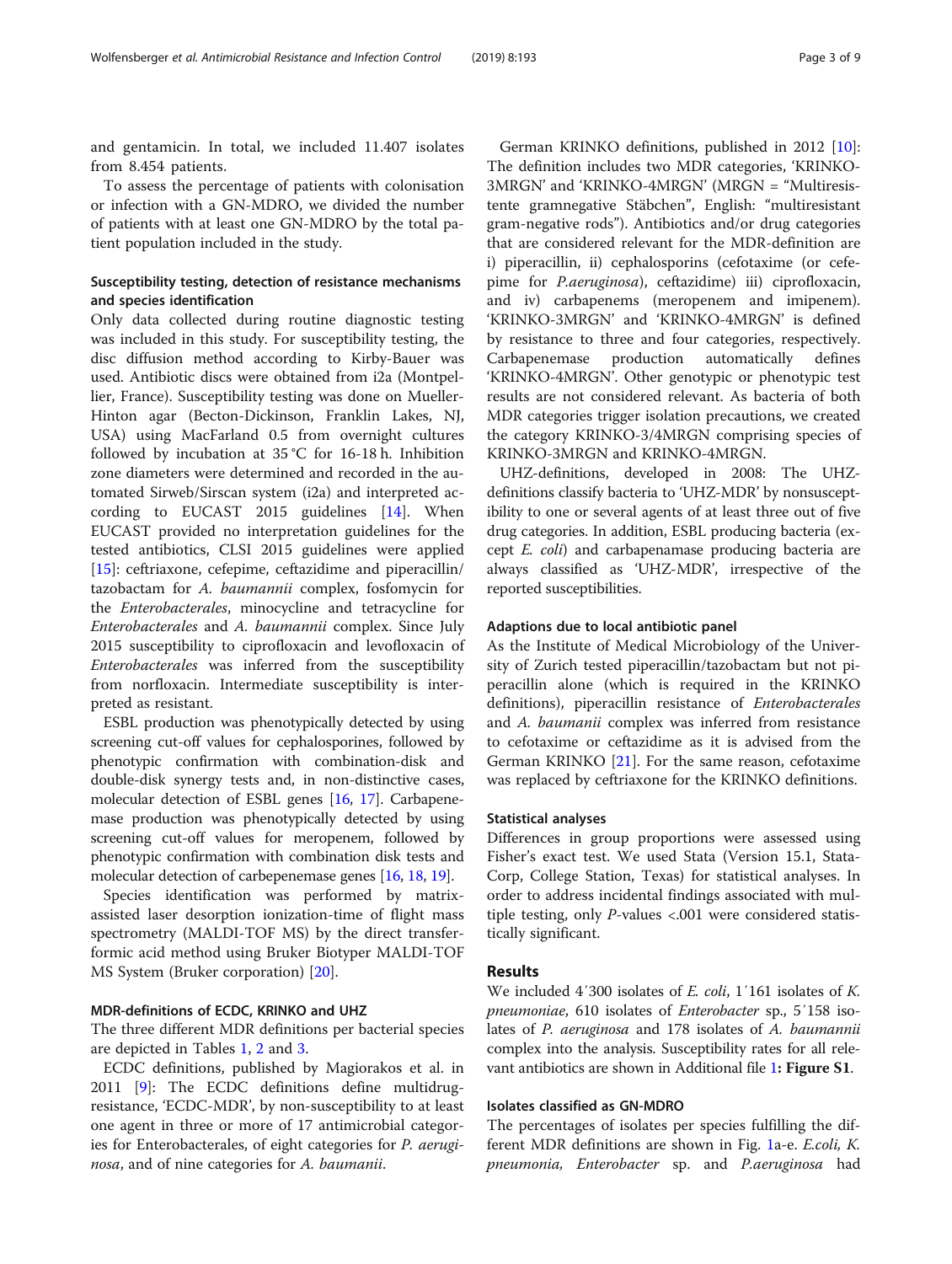<span id="page-3-0"></span>

| Antimicrobial category                                                                                                                                                                                                                                                                                                                                                                   | ECDC-MDR                                                                                                                                                                                                                                                                                                                                                                                                                                                                            | KRINKO-3MRGN                                                                                                          | KRINKO-4MRGN                                                                                                                                                              | UHZ-MDR                                                                                                                                                                                                       |
|------------------------------------------------------------------------------------------------------------------------------------------------------------------------------------------------------------------------------------------------------------------------------------------------------------------------------------------------------------------------------------------|-------------------------------------------------------------------------------------------------------------------------------------------------------------------------------------------------------------------------------------------------------------------------------------------------------------------------------------------------------------------------------------------------------------------------------------------------------------------------------------|-----------------------------------------------------------------------------------------------------------------------|---------------------------------------------------------------------------------------------------------------------------------------------------------------------------|---------------------------------------------------------------------------------------------------------------------------------------------------------------------------------------------------------------|
| Antipseudomonal penicillins                                                                                                                                                                                                                                                                                                                                                              | or ticarcillin/ clavulanic acid<br>Piperacillin/tazobactam                                                                                                                                                                                                                                                                                                                                                                                                                          | Piperacillin <sup>a)</sup>                                                                                            | Piperacillin <sup>a)</sup>                                                                                                                                                | Piperacillin/ tazobactam                                                                                                                                                                                      |
| Extended spectrum cephalosporins                                                                                                                                                                                                                                                                                                                                                         | Cefotaxime or ceftriaxone or<br>ceftazidime or cefepime                                                                                                                                                                                                                                                                                                                                                                                                                             | Cefotaxime <sup>b)</sup> or ceftazidime                                                                               | Cefotaxime b) or ceftazidime                                                                                                                                              | Ceftriaxone and ceftazidime<br>and cefepime                                                                                                                                                                   |
| Carbapenems                                                                                                                                                                                                                                                                                                                                                                              | Ertapenem or imipenem or<br>meropenem or doripenem                                                                                                                                                                                                                                                                                                                                                                                                                                  | Imipenem or meropenem                                                                                                 | Imipenem or meropenem                                                                                                                                                     | 2 2 of: Ertapenem, imipenem,<br>meropenem                                                                                                                                                                     |
| Quinolones                                                                                                                                                                                                                                                                                                                                                                               | Ciprofloxacin                                                                                                                                                                                                                                                                                                                                                                                                                                                                       | Ciprofloxacin                                                                                                         | Ciprofloxacin                                                                                                                                                             | Ciprofloxacin and levofloxacin                                                                                                                                                                                |
| Aminoglycosides                                                                                                                                                                                                                                                                                                                                                                          | Amikacin or gentamicin or<br>tobramycin or netilmicin                                                                                                                                                                                                                                                                                                                                                                                                                               |                                                                                                                       |                                                                                                                                                                           | 22 of: Amikacin, gentamicin,<br>tobramycin                                                                                                                                                                    |
| Monobactams                                                                                                                                                                                                                                                                                                                                                                              | Aztreonam                                                                                                                                                                                                                                                                                                                                                                                                                                                                           |                                                                                                                       |                                                                                                                                                                           |                                                                                                                                                                                                               |
| Phosphonic acids                                                                                                                                                                                                                                                                                                                                                                         | Fosfomycin                                                                                                                                                                                                                                                                                                                                                                                                                                                                          |                                                                                                                       |                                                                                                                                                                           |                                                                                                                                                                                                               |
| non-extended spectrum<br>cepholosporins                                                                                                                                                                                                                                                                                                                                                  | Cefazolin <sup>c)</sup> or cefuroxime                                                                                                                                                                                                                                                                                                                                                                                                                                               |                                                                                                                       |                                                                                                                                                                           |                                                                                                                                                                                                               |
| anti-MRSA cephalosporins <sup>e)</sup>                                                                                                                                                                                                                                                                                                                                                   | Ceftaroline                                                                                                                                                                                                                                                                                                                                                                                                                                                                         |                                                                                                                       |                                                                                                                                                                           |                                                                                                                                                                                                               |
| Cephamycins                                                                                                                                                                                                                                                                                                                                                                              | Cefoxitin <sup>c)</sup> or Cefotetan <sup>c)</sup>                                                                                                                                                                                                                                                                                                                                                                                                                                  |                                                                                                                       |                                                                                                                                                                           |                                                                                                                                                                                                               |
| Folate pathway inhibitors                                                                                                                                                                                                                                                                                                                                                                | Trimethoprim/sulphamethoxazol                                                                                                                                                                                                                                                                                                                                                                                                                                                       |                                                                                                                       |                                                                                                                                                                           |                                                                                                                                                                                                               |
| Glycylcyclines                                                                                                                                                                                                                                                                                                                                                                           | Tigecycline                                                                                                                                                                                                                                                                                                                                                                                                                                                                         |                                                                                                                       |                                                                                                                                                                           |                                                                                                                                                                                                               |
| Penicillins                                                                                                                                                                                                                                                                                                                                                                              | Ampicillin <sup>c) d)</sup>                                                                                                                                                                                                                                                                                                                                                                                                                                                         |                                                                                                                       |                                                                                                                                                                           |                                                                                                                                                                                                               |
| Penicillins plus beta-lactamase-<br>inhibitors                                                                                                                                                                                                                                                                                                                                           | Amoxicillin/ clavulanic acid <sup>c)</sup> or<br><i>ampicillin/ sulbactam</i> <sup>c)</sup>                                                                                                                                                                                                                                                                                                                                                                                         |                                                                                                                       |                                                                                                                                                                           |                                                                                                                                                                                                               |
| Phenicols                                                                                                                                                                                                                                                                                                                                                                                | Chloramphenicol                                                                                                                                                                                                                                                                                                                                                                                                                                                                     |                                                                                                                       |                                                                                                                                                                           |                                                                                                                                                                                                               |
| Polymyxins                                                                                                                                                                                                                                                                                                                                                                               | $\infty$<br>Colistin or polymyxin                                                                                                                                                                                                                                                                                                                                                                                                                                                   |                                                                                                                       |                                                                                                                                                                           |                                                                                                                                                                                                               |
| Tetracyclines                                                                                                                                                                                                                                                                                                                                                                            | Tetracycline or doxycycline or<br>minocycline                                                                                                                                                                                                                                                                                                                                                                                                                                       |                                                                                                                       |                                                                                                                                                                           |                                                                                                                                                                                                               |
| Definition of MDR                                                                                                                                                                                                                                                                                                                                                                        | Resistant to 23 categories                                                                                                                                                                                                                                                                                                                                                                                                                                                          | penicillin and cephalosporin-group<br>and quinolone and susceptible to<br>Resistant to antipseudomonal<br>carbapenems | Enterobacterales are interpreted as<br>with carbapenemase production<br>Resistant to all 4 categories or if<br>a carbapenem is resistant all<br>4MRGN or Enterobacterales | Resistant to 3 out of 5 categories<br>Enterobacterales (except E.coli)<br>carbapenemase production<br>or Enterobacterales with<br>or ESBL-producing                                                           |
| <sup>e)</sup> only approved for <i>E. coli, K. pneumoniae</i> and <i>K. oxytoca</i><br>Italic font: not tested in UHZ or only tested by MIC under special circumstances<br><sup>c)</sup> intrinsic resistance of Enterobacter claocae and Enterobacter aerogenes<br>b) as cefotaxime was not tested, ceftriaxone replaces cefotaxime<br><sup>d)</sup> intrinsic resistance of Klebsiella | Abbreviations: ECDC-MDR Multidrug resistance according to the European Centre for Disease Prevention and Control, KRIWKO-3MRGN Multidrug resistance to three antibiotic categories according to the German<br>a si piperacillin/tazobactam and not piperacillin was tested. Resistance to ceftriaxone and/or ceftazidime was interpreted as resistance to Piperacillin [21]<br>Multidrug resistant, UHZ-MDR Multidrug resistance according to University Hospital Zurich guidelines |                                                                                                                       |                                                                                                                                                                           | Commission of Hospital Hygiene and Infection Prevention, KRIMKO-4MKOM Multidrug resistance to four antibiotic categories according to the German Commission of Hospital Hygiene and Infection Prevention, MDR |

 $\sim$ −¢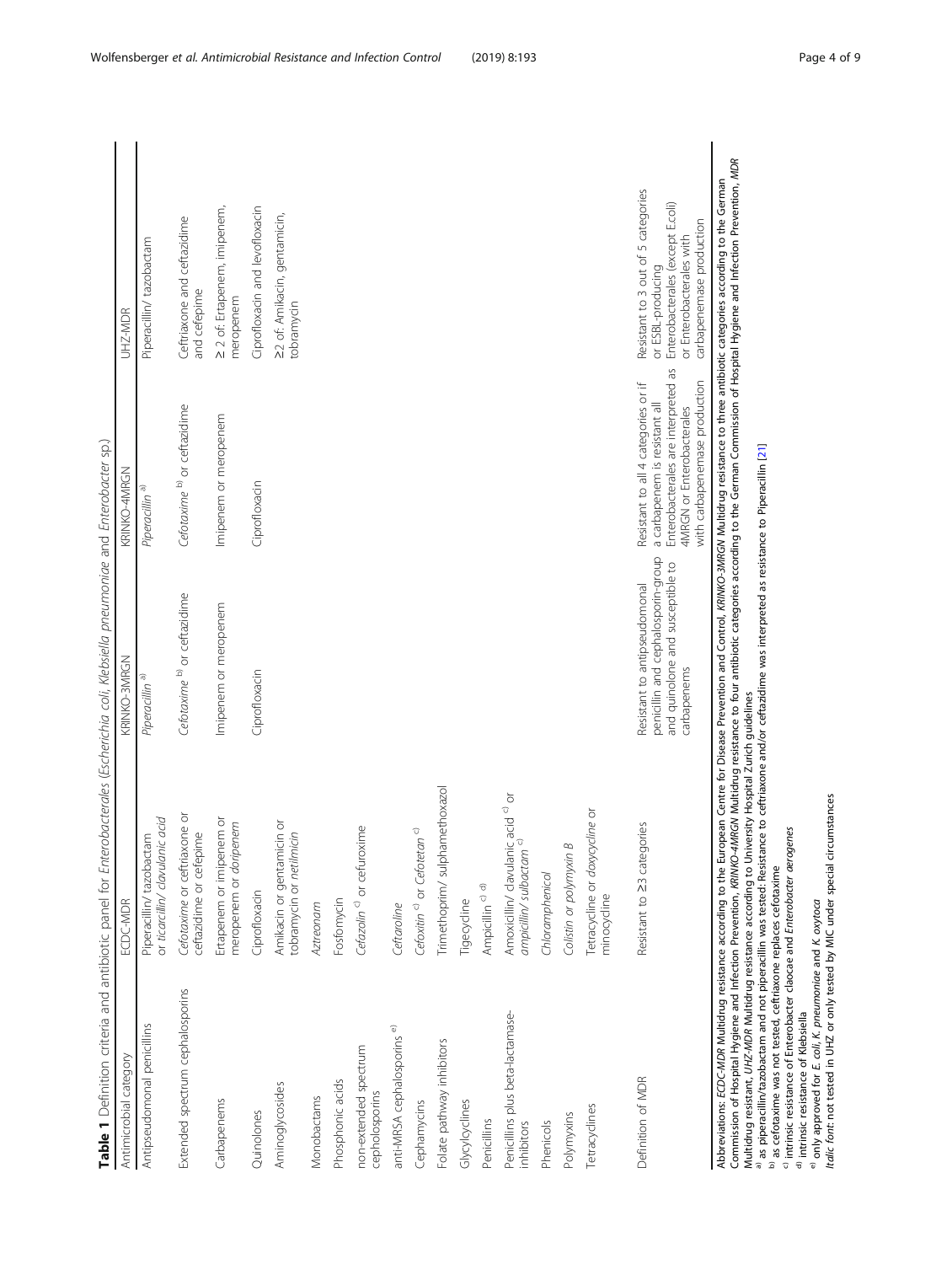| Antimicrobial<br>category           | <b>ECDC-MDR</b>                                             | <b>KRINKO-3MRGN</b>                   | <b>KRINKO-4MRGN</b>              | UHZ-MDR                                          |
|-------------------------------------|-------------------------------------------------------------|---------------------------------------|----------------------------------|--------------------------------------------------|
| Antipseudomonal<br>penicillins      | Piperacillin/ tazobactam or ticarcillin/<br>clavulanic acid | Piperacillin <sup>a)</sup>            | Piperacillin <sup>a)</sup>       | Piperacillin/tazobactam                          |
| Extended spectrum<br>cephalosporins | Ceftazidime or cefepime                                     | Ceftazidime and cefepime              | Ceftazidime and<br>cefepime      | Ceftazidime and cefepime                         |
| Carbapenems                         | Imipenem or meropenem or <i>doripenem</i>                   | Imipenem and meropenem                | Imipenem and<br>meropenem        | Imipenem or meropenem                            |
| Ouinolones                          | Ciprofloxacin or levofloxacin                               | Ciprofloxacin                         | Ciprofloxacin                    | Ciprofloxacin and<br>levofloxacin                |
| Aminoglycosides                     | Amikacin or gentamicin or tobramycin or<br>netilmicin       |                                       |                                  | $\geq$ 2 of: Amikacin,<br>gentamicin, tobramycin |
| Monobactams                         | Aztreonam                                                   |                                       |                                  |                                                  |
| Phosphonic acids                    | Fosfomycin                                                  |                                       |                                  |                                                  |
| Polymyxins                          | Colistin or polymyxin B                                     |                                       |                                  |                                                  |
| Definition of MDR                   | Resistant to $\geq$ 3 categories                            | Resistant to 3 out of 4<br>categories | Resistant to all 4<br>categories | Resistant to 3 out of 5<br>categories            |

<span id="page-4-0"></span>Table 2 Definition criteria and antibiotic panel for Pseudomonas aeruginosa

Abbreviations: ECDC-MDR Multidrug resistance according to the European Centre for Disease Prevention and Control, KRINKO-3MRGN Multidrug resistance to three antibiotic categories according to the German Commission of Hospital Hygiene and Infection Prevention, KRINKO-4MRGN Multidrug resistance to four antibiotic categories according to the German Commission of Hospital Hygiene and Infection Prevention, MDR multidrug resistant, UHZ-MDR multidrug resistance according to University Hospital Zurich guidelines

a) not tested in UHZ, replaced by piperacillin/tazobactam

Italic font: not tested in UHZ or only tested by MIC under special circumstances

highest rates of multidrug resistance when analysed according to the 'ECDC-MDR' definitions and lowest rates when applying the 'KRINKO-4MRGN' definitions. Interestingly, the 'KRINKO-3/4MRGN' definitions did not result in uniformly lower or higher MDR rates as compared to UHZ-definitions. Among Enterobacterales the 'KRINKO-3/4MRGN' definitions caused higher rates in MDR E. coli, whereas in K. pneumonia and Enterobacter sp. rates were comparable. By contrast, the 'KRINKO-3/ 4MRGN' lead to a lower percentage of MDR P. aeruginosa. In A. baumanii complex all four definitions lead to comparable MDR rates. P-values of all comparisons are shown in the Additional file [2](#page-7-0): Table S1.

#### Patients with a GN-MDRO

The percentage of patients colonised or infected with any GN-MDRO is depicted in Fig. [1](#page-6-0)f. The percentage is highest with 18.2% (95% confidence interval (CI), 17.4– 19.0%) when applying the 'ECDC-MDR' definition and lowest with 2.1% (95% CI, 1.8–2.4%) when applying the 'KRINKO-4MRGN' definition. From the definitions used to guide IPC measures, the 'KRINKO-3/4MRGN' definition lead to highest percentages.

### **Discussion**

This study demonstrated major differences in rates of GN-MDRO when applying the four definitions of the ECDC, the German KRINKO and the Swiss UHZ. Highest rates of 32– 46% for Enterobacterales, P. aeruginosa and A. baumannii were found when applying the 'ECDC-MDR' definitions, which were primarily chosen to harmonize epidemiological surveillance data and are defined by acquired resistance to at least one antibiotic of any three drug categories. Lowest rates were induced by applying the 'KRINKO-4MRGN' definition - definitions requiring resistance in all four relevant drug categories. On the patient level, the 'ECDC-MDR' definitions lead to around thrice as many patients with GN-MDRO compared to the 'UHZ-MDR' and the 'KRINKO-3/4MRGN' criteria, and around nine times as many patients compared to the 'KRINKO-4MRGN' criteria.

MDR definitions differ between agencies, countries, and even between hospitals in a particular country [\[7\]](#page-8-0). A survey among members of the SHEA Research network in 2012/ 2013 showed that among 66 hospitals, there were 22 different MDR definitions for Enterobacterales [\[7\]](#page-8-0). The survey also revealed that the most commonly selected definition of MDR for Enterobacterales, A. baumannii complex and P. aeruginosa was resistance to three or more classes of antimicrobials. A literature review in 2006 showed that various definitions are used for the terms MDR A. baumannii complex and P. aeruginosa [\[22](#page-8-0)]. MacKinnon et al. evaluated the effects of applying three MDR classification metrics on E. coli isolates from chicken abattoir surveillance samples and showed that rates were highest when the isolates were nonsusceptible to  $\geq$ 3 antibiotic drugs (53.3%), followed by nonsusceptible to ≥3 antibiotic categories (i.e. the 'ECDC-MDR' definition, 49.4%), and  $\geq$  3 antibiotic classes (38.5%) [\[23](#page-8-0)].

All definitions evaluated in the current study – irrespective if used for surveillance reasons or to guide IPCprecautions - use a 'category approach'. As expected, the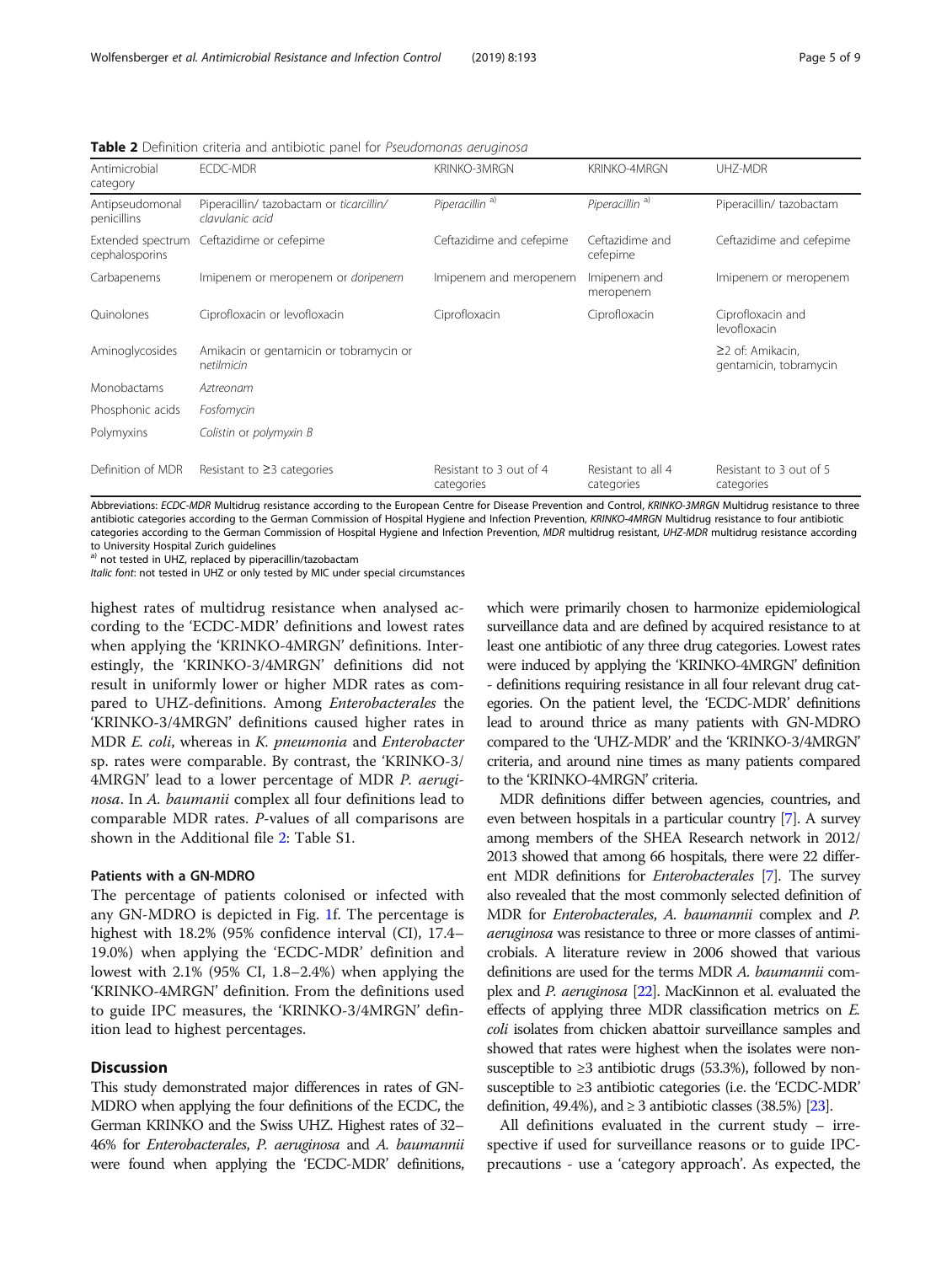| Antimicrobial category                         | <b>ECDC-MDR</b>                                             | <b>KRINKO-3MRGN</b>                                                                                                   | KRINKO-4MRGN                                                                                                                                                        | UH7-MDR                                    |
|------------------------------------------------|-------------------------------------------------------------|-----------------------------------------------------------------------------------------------------------------------|---------------------------------------------------------------------------------------------------------------------------------------------------------------------|--------------------------------------------|
| Antipseudomonal<br>penicillins                 | Piperacillin/ tazobactam<br>or ticarcillin/ clavulanic acid | Piperacillin <sup>a)</sup>                                                                                            | Piperacillin <sup>a)</sup>                                                                                                                                          | Piperacillin/ tazobactam                   |
| Extended spectrum<br>cephalosporins            | Cefotaxime or ceftriaxone<br>or ceftazidime or cefepime     | Cefotaxime <sup>b)</sup> or ceftazidime                                                                               | Cefotaxime <sup>b)</sup> or ceftazidime                                                                                                                             | Ceftazidime and<br>cefepime                |
| Carbapenems                                    | Imipenem or meropenem<br>or doripenem                       | Imipenem or meropenem                                                                                                 | Imipenem or meropenem                                                                                                                                               | Imipenem or<br>meropenem                   |
| Ouinolones                                     | Ciprofloxacin or<br>levofloxacin                            | Ciprofloxacin                                                                                                         | Ciprofloxacin                                                                                                                                                       | Ciprofloxacin and<br>levofloxacin          |
| Aminoglycosides                                | Amikacin or gentamicin<br>or tobramycin or netilmicin       |                                                                                                                       |                                                                                                                                                                     | ≥2 of: Amikacin.<br>gentamicin, tobramycin |
| Folate pathway<br>inhibitors                   | Trimethoprim/<br>sulphamethoxazol                           |                                                                                                                       |                                                                                                                                                                     |                                            |
| Penicillins plus beta-<br>lactamase-inhibitors | Ampicillin/ sulbactam                                       |                                                                                                                       |                                                                                                                                                                     |                                            |
| Polymyxins                                     | Colistin or polymyxin B                                     |                                                                                                                       |                                                                                                                                                                     |                                            |
| Tetracyclines                                  | Tetracycline or doxycycline<br>or minocycline               |                                                                                                                       |                                                                                                                                                                     |                                            |
| Definition of MDR                              | Resistant to $\geq$ 3 categories                            | Resistant to antipseudomonal<br>penicillin and cephalosporin-group<br>and quinolone and susceptible to<br>carbapenems | Resistant to all 4 categories or If<br>a carbapenem is resistant all<br>Acinetobacter are interpreted<br>as 4MRGN or Acinetobacter with<br>carbapenemase production | Resistant to 3 out<br>of 5 categories      |

<span id="page-5-0"></span>Table 3 Definition criteria and antibiotic panel for Acinetobacter baumannii complex

Abbreviations: ECDC-MDR Multidrug resistance according to the European Centre for Disease Prevention and Control, KRINKO-3MRGN Multidrug resistance to three antibiotic categories according to the German Commission of Hospital Hygiene and Infection Prevention, KRINKO-4MRGN Multidrug resistance to four antibiotic categories according to the German Commission of Hospital Hygiene and Infection Prevention, MDR Multidrug resistant, UHZ-MDR multidrug resistance according to University Hospital Zurich guidelines

a) as piperacillin/tazobactam and not piperacillin was tested: Resistance to ceftriaxone and/or ceftazidime was interpreted as resistance to piperacillin (15) b) as cefotaxime was not tested, ceftazidime replaces cefotaxi

Italic font: not tested in UHZ or only tested by MIC under special circumstances

more categories are required to be resistant, the less isolates are considered GN-MDRO. This explains the lowest rates by applying the 'KRINKO-4MRGN' definition defined by resistance to all four tested categories. Regarding definition criteria requiring resistance to three drug categories ('ECDC-MDR', 'KRINKO-3/4MRGN', UHZdefinitions), differences arise from the number of categories taken into consideration, and the number of drugs in the respective drug category required to be resistant. As expected, the 'ECDC-MDR' definitions – with highest number of relevant drug categories (i.e. up to 17 categories compared to four or five in Enterobacterales) and lowest number of antibiotics required to be resistant per drug category (i.e. one antibiotic compared to up to three) lead to considerably higher rates of GN-MDRO than the other two definition criteria. The difference between UHZ-MDR and KRINKO-3/4MRGN E. coli (7.8% vs. 11.3%) may be driven by E.coli ESBL producing species that fulfill the 'KRINKO-3/4MRGN' definition, but do not meet the UHZ-MDR definitions: Although the UHZ criteria generally consider ESBL-producing strains - detected phenotypically or genotypically - as GN-MDRO, regardless of whether the strains fulfill the 'UHZ-MDR' criteria otherwise, the E. coli ESBL isolated are treated as an

exception. E.coli are not per se considered UHZ-MDR because E.coli has a demonstrated lower transmission potential than other *Enterobacterales*, and hence bear a lesser potential for outbreaks  $[24, 25]$  $[24, 25]$  $[24, 25]$ . In comparison, e.g. K. pneumoniae shows a clear trend to spread clonally within healthcare institutions, and K. pneumoniae ESBL are considered UZH-MDR irrespective ot other drug resistances being presented or not [\[26\]](#page-8-0).

When applying the three definition criteria used to guide IPC measures (both KRINKO and the UHZ definition) on the patient level, only 2% of patients are colonized or infected with bacteria fulfilling the 'KRINKO-4MRGN' definitions. The UHZ-definition and the 'KRINKO-3/4MRGN' definition lead to 5.6 and 6.6% of patients with an GN-MDRO, respectively. The difference between the UHZ-definitions and the 'KRINKO-3/4MRGN' definition is driven by the difference in MDR *E. coli*, the only species in which UHZdefinitions showed lower results than KRINKO-3/ 4MRGN. This relative difference of 16% between UHZand 'KRINKO-3/4MRGN' definitions still is considerable when taking into account that most hospitals would assign patients with GN-MDRO to a single room and ask for resource intensive isolation precautions. A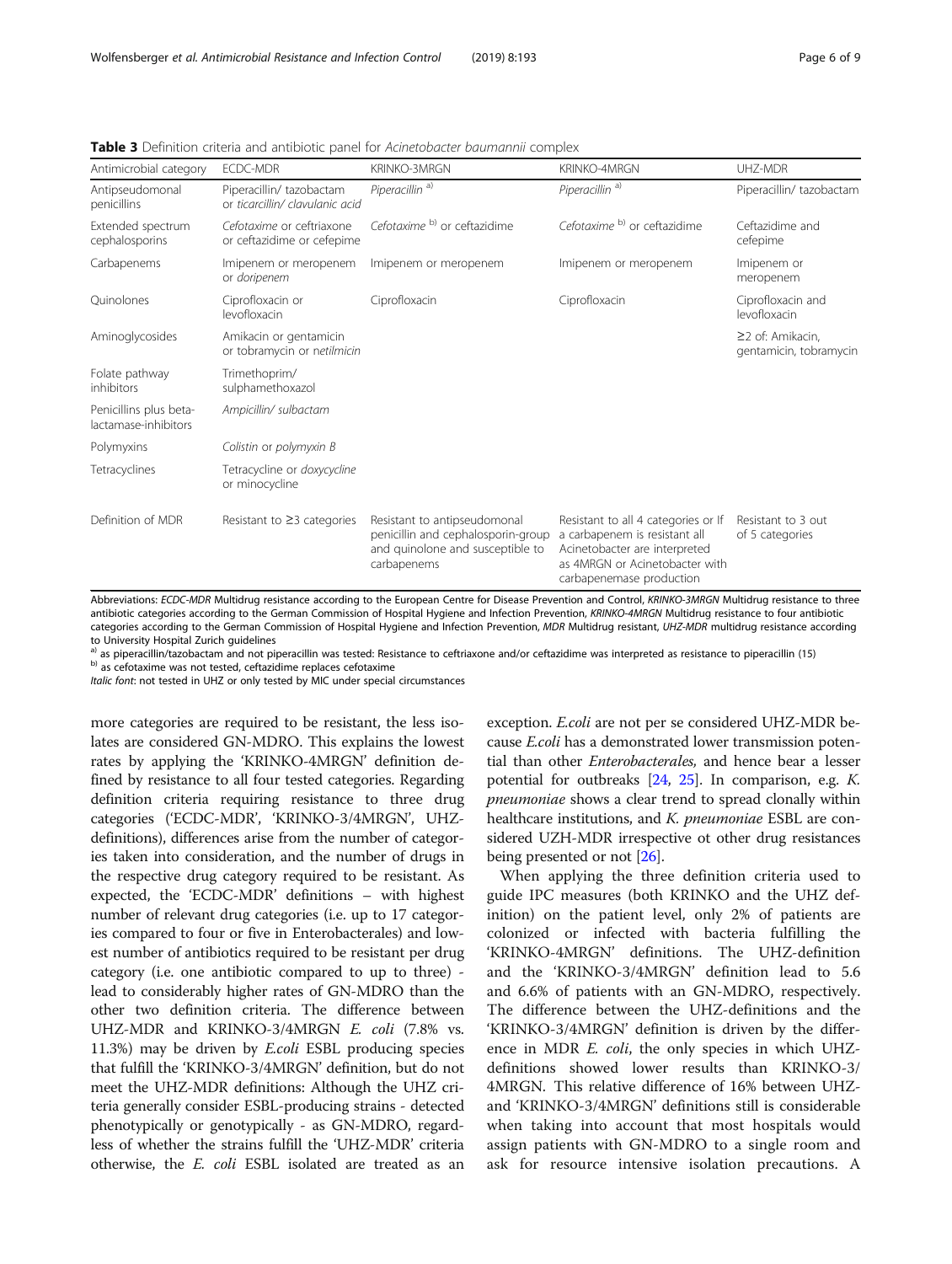

<span id="page-6-0"></span>

Fig. 1 Percentages of isolates and patients fulfilling the respective GN-MDRO criteria. Light grey bars are the percentage of isolates classified as GN-MDRO according to the respective definition criteria. Grey bars are the percentage of patients who ever had an isolate fulfilling the respective definition criteria. The definition criteria are shown in Tables [1](#page-3-0), [2](#page-4-0) and [3.](#page-5-0) ECDC-MDR, multidrug resistance according to the European Centre for Disease Prevention and Control; GN-MDRO, Gram-negative multirdrug resistant organisms; KRINKO-3/4MRGN, multidrug resistance defined as resistance to three or four antibiotic categories according to the German Commission of Hospital Hygiene and Infection Prevention; KRINKO-4MRGN, multidrug resistance defined as resistance to four antibiotic categories according to the German Commission of Hospital Hygiene and Infection Prevention; UHZ-MDR, multidrug resistance according to University Hospital Zurich guidelines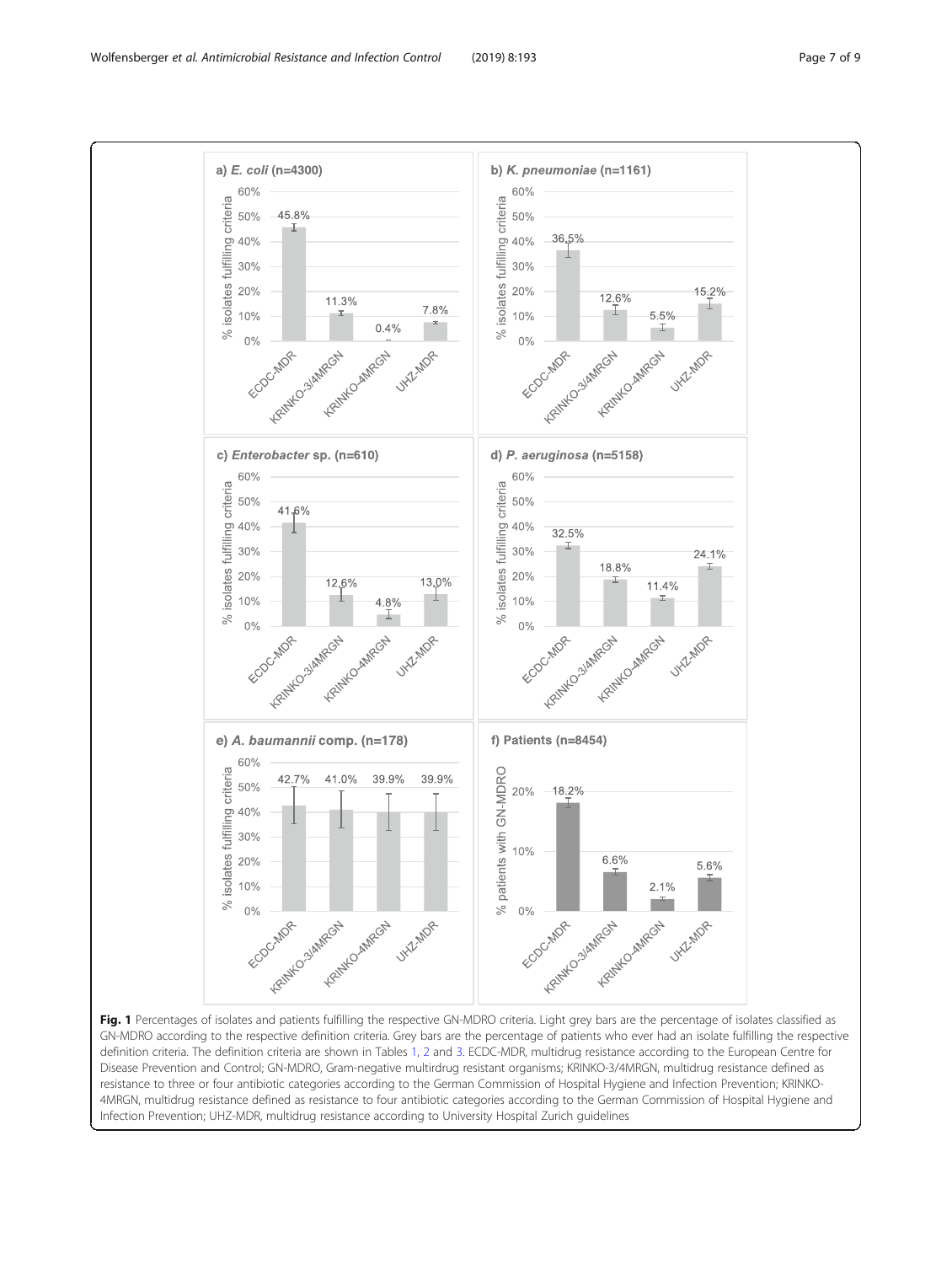<span id="page-7-0"></span>study by Tran et al. showed that patients isolated for methicillin resistant Staphylococcus aureus in comparison to non-isolated patients had longer lengths of hospital stay, stayed in hospital longer than expected, and had higher costs [[5\]](#page-8-0). Direct costs of isolation precautions in a Swiss hospital were calculated to sum up to 158 \$ per day [\[4](#page-8-0)].

Our study has limitations. First, it was conducted in a low prevalence country for GN-MDRO and our results might not be similarly applicable to higher prevalence regions. Second, the antibiotic panel tested has a critical influence on resistance rates, especially for the 'ECDC-MDR" definition. Broadly speaking, the higher the number of antibiotics on the panel the higher the probability that an isolate is considered 'ECDC-MDR'. The ECDC emphazises the necessity of testing an adequate number of antimicrobial agents in order to effectively apply the ECDC-definitions, but even in a high-income country like Switzerland, the antibiotic panel tested for Enterobacterales is smaller than the proposed ECDC panel. This is due to financial restrictions that force clinical laboratories to work at least cost-neutral. Also, manufacturers of microdilution assays often preset the antibiotic panel tested. These facts extrinsicaly cause differences in 'ECDC-MDR' rates and preclude comparisons between hospitals with different antibiotic panel. Still, as we were unable to identify other studies trying to answer this research question, our study provides unique data demonstrating the difference of GN-MDRO rates after applying diverse resistance definitions to a "realworld" clinical database with a "real-world" antibiotic panel.

### Conclusion

By demonstrating that rates of gram-negatives classified as MDRO differ considerably depending on the applied MDR-criteria, we consider choosing definition criteria carefully depending on their purpose to be of high importance. For determining definitions directing isolation precautions, local resistance rates and epidemiological priorities as well as available resources should be taken into consideration. The additional effort and costs of isolation precautions should be in due proportion to the expected benefit. GN-MDRO abundantly present in the population likely do not require isolation precautions. MDR definitions should be consistent, clearly communicated, and reviewed regularly. More studies applying the different definitions on datasets from high prevalence regions or testing the effects of other definitions would provide useful information to further get insight in the landscape of GN-MDRO worldwide. Additionally, the effect of EUCASTs new definitions of susceptibility testing categories would be interesting to evaluate [\[27\]](#page-8-0).

# Supplementary information

Supplementary information accompanies this paper at [https://doi.org/10.](https://doi.org/10.1186/s13756-019-0614-3) [1186/s13756-019-0614-3.](https://doi.org/10.1186/s13756-019-0614-3)

Additional file 1: Figure S1. Susceptibility rates of Escherichia coli, Klebsiella pneumoniae, Enterobacter sp., Pseudomonas aeruginosa and Acinetobacter baumannii complex to the tested antibiotics.

Additional file 2: Table S1. Cross tabulations of MDR rates and p-values.

#### Abbreviations

ECDC-MDR: Multidrug resistance according to ECDC definitions; MDR: Multidrug resistance; ECDC: European Centre for Disease Prevention and Control; GN-MDRO: Gram-negative multidrug-resistant organisms; IPC: Infection prevention and control; KRINKO: German Commission of Hospital Hygiene and Infection Prevention (German: Kommission für Krankenhaushygiene und Infektionsprävention); KRINKO-3/4MRGN: Multidrug resistance to three or four drug categories according to KRINKO definitions; KRINKO-3MRGN: Multidrug resistance to three drug categories according to KRINKO definitions; KRINKO-4MRGN: Multidrug resistance to four drug categories according to KRINKO definitions; MDR: Multidrug resistance; UHZ: University Hospital Zurich; UHZ-MDR: Multidrug resistance according to the University Hospital Zurich guidelines

# Acknowledgements

None.

#### Authors' contributions

AW and MH designed the study. AW and MH acquired the data, and AW and SPK performed the statistical analysis. AW, MH, SPK, MM, and RZ analyzed and interpreted the data. AW drafted the manuscript, and MH, SPK, MM, and RZ provided critical review of the manuscript for important intellectual content. All authors agree with the content and conclusions of this manuscript. All authors read and approved the final manuscript

#### Funding

AW is supported by the academic career program "Filling the gap" of the Medical Faculty of the University of Zurich.

#### Availability of data and materials

The datasets used and/or analysed during the current study are available from the corresponding author on reasonable request.

#### Ethics approval and consent to participate

Not applicable.

#### Consent for publication

Not applicable.

#### Competing interests

The authors declare that they have no competing interests.

#### Author details

<sup>1</sup> Division of Infectious Diseases and Hospital Epidemiology, University Hospital and University of Zurich, Rämistrasse 100, CH-8091 Zurich, Switzerland. <sup>2</sup>Institute of Medical Microbiology, University of Zurich, Zurich, Switzerland. <sup>3</sup>Present address: Roche Diagnostics International AG, Rotkreuz Switzerland.

# Received: 7 July 2019 Accepted: 25 September 2019 Published online: 28 November 2019

#### References

- 1. Glasner C, Albiger B, Buist G, Tambic Andrasevic A, Canton R, Carmeli Y, et al. Carbapenemase-producing Enterobacteriaceae in Europe: a survey among national experts from 39 countries, February 2013. Euro Surveill. 2013;18(28):20525.
- 2. Antimicrobial resistance surveillance in Europa. ECDC-Homepage: [http://](http://ecdc.europa.eu/en/publications/Publications/antimicrobial-resistance-europe-2014.pdf) [ecdc.europa.eu/en/publications/Publications/antimicrobial-resistance](http://ecdc.europa.eu/en/publications/Publications/antimicrobial-resistance-europe-2014.pdf)[europe-2014.pdf](http://ecdc.europa.eu/en/publications/Publications/antimicrobial-resistance-europe-2014.pdf), last Accessed January 2019.